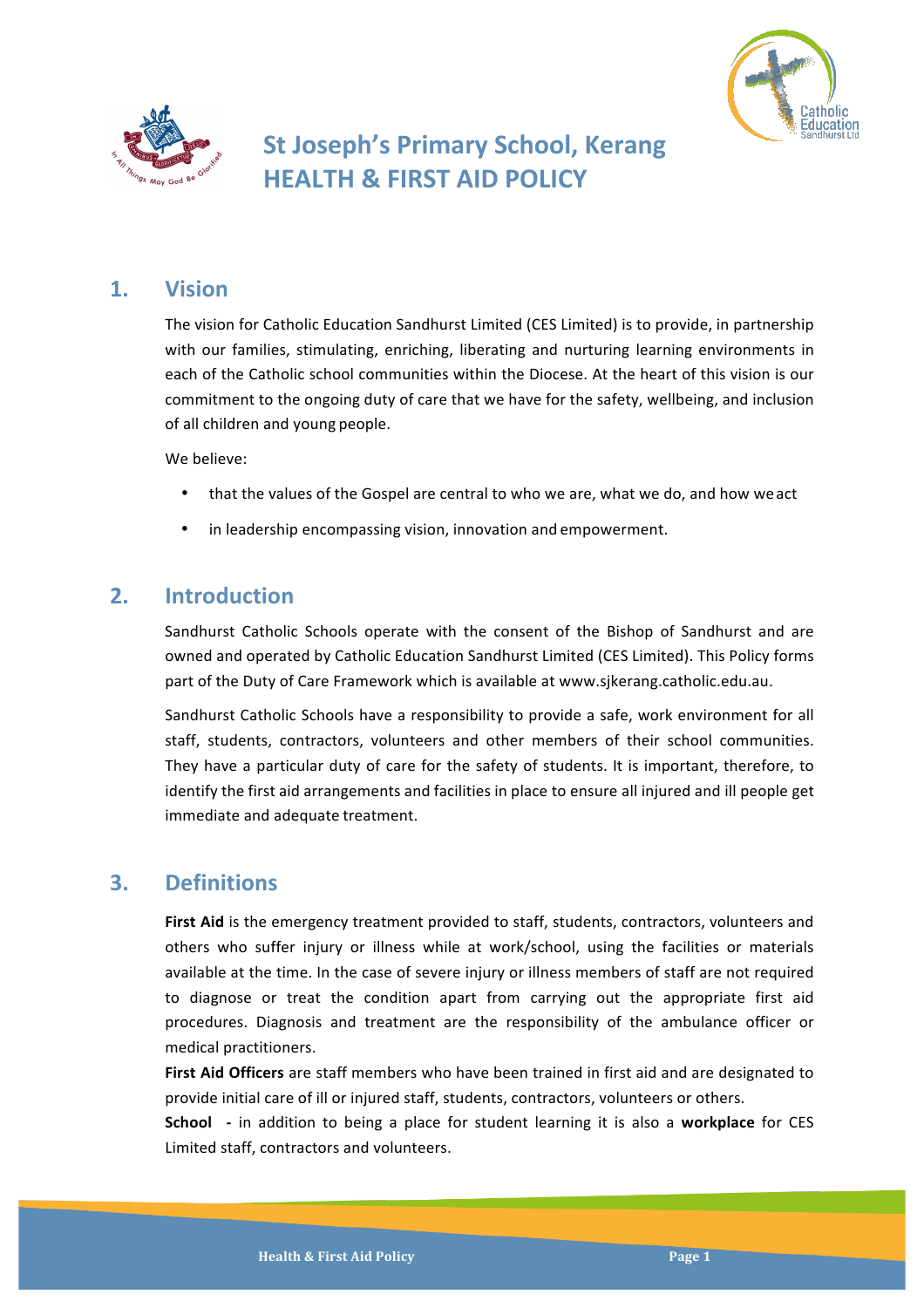### **4. Purpose**

Appropriate first aid facilities, training and resources must be in place in each Sandhurst Catholic school to meet the first aid needs of staff, students, contractors, volunteers and others in the workplace or school or involved in school approved activities, including those activities that take place off site or out of school hours.

### **5. Principles**

Sandhurst Catholic Schools will:

- engage with parents, guardians and/or carers of students to obtain all relevant information relating to the health needs of students
- ensure the care, safety and wellbeing of all students in relation to health and first aid is maintained at all times
- ensure that the management of student health records complies with the, OHS Act 2004 (Vic), Health Records Act 2001 (Vic) and the Privacy Act 1988 (Cth)
- assist students with all first aid and health care needs using procedures outlined in this policy, where this support cannot reasonably be undertaken by the students themselves
- will ensure that each staff member has adequate knowledge and first aid training
- maintain a register of staff, First Aid and Health Management training that is current at all times.

### **6. Scope**

This policy applies to all staff, students, contractors, volunteers and others in all schools and workplaces governed and operated by CES Limited.

# **7. Policy Statement**

First aid facilities to meet the needs of staff, students, contractors, volunteers and others must be in place in schools and for school approved activities, including off site activities such as camps and excursions and out of hours school events. Sufficient staff must be trained under the provisions of the *Occupational Health and Safety Act 2004 (Vic)* to ensure adequate provision of first aid based on the number of students, the activities being undertaken and the environment.

A First Aid Officer with current first aid qualifications must always be available to respond to and assist an ill or injured person. Additional staff with relevant training must be available depending on the student population, specific staff and student medical conditions, proximity to medical facilities and the nature of activities being undertaken.

Additional training for anaphylaxis management will be undertaken by all staff in schools.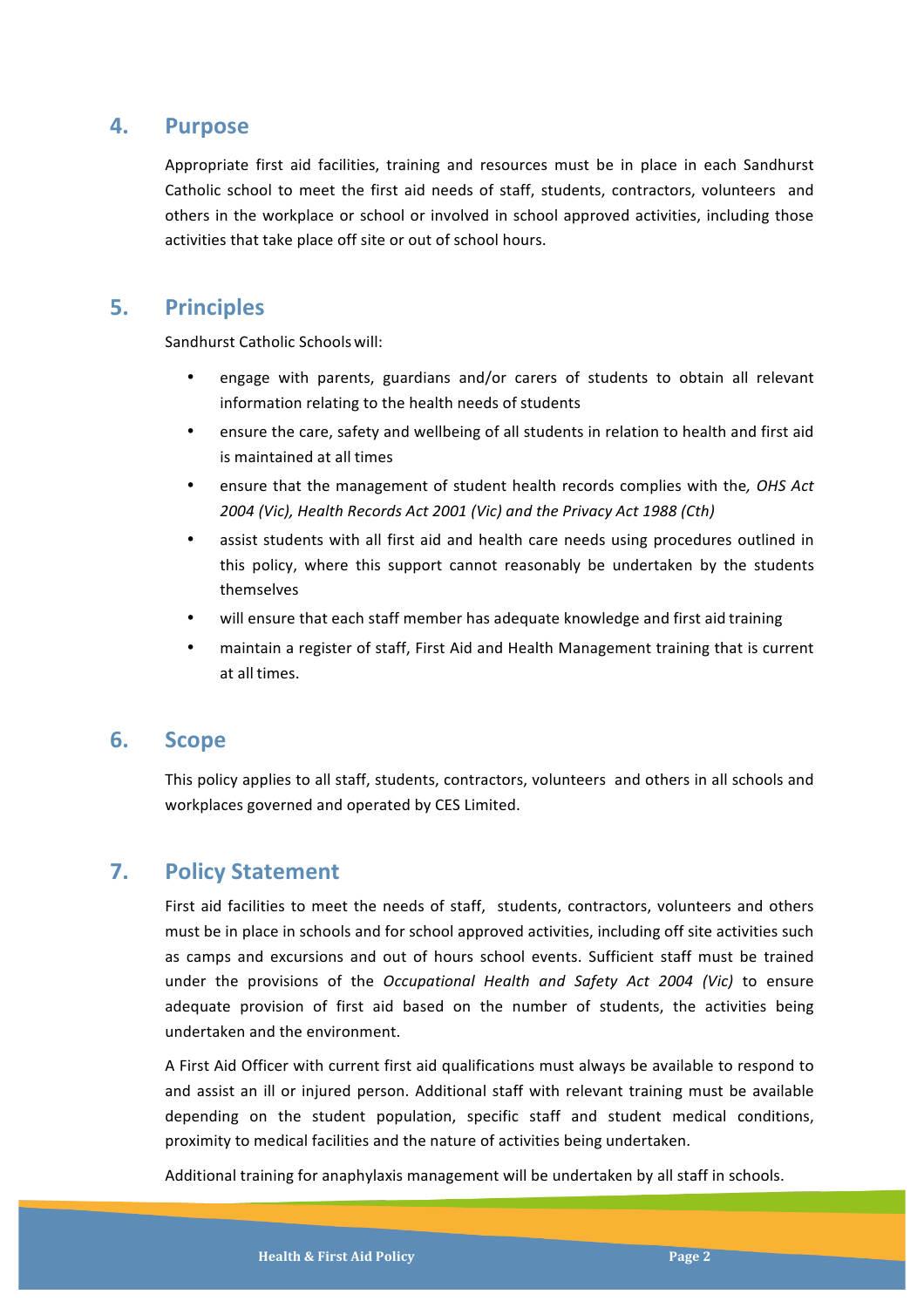A First Aid Risk Assessment will identify the minimum first aid requirements for a school and considers:

- the size and layout of the school buildings, external areas
- high risk areas technology and science laboratories, health and physical education facilities, performing arts facilities, workshops or maintenance areas, chemical storage areas
- the number of campuses
- the number of staff, students, contractors, volunteers and others in the workplace
- known medical conditions of staff and students
- previous incidents or trends in illness or injuries
- the nature and location of camps, excursions and other off-site activities
- school vehicles
- proximity to medical facilities and access to emergency services
- proximity of hazards in the school or local environment.

This Risk Assessment will identify the following:

- the number of designated first aid officers
- level of first aid training required and in accordance with the type of medical conditions of staff and students
- the location of first aid room, if required
- the number, location and contents of first aid kits.

The Risk Assessment is to be reviewed regularly to ensure that the first aid resources in the school continue to meet the needs of the school community.

A First Aid Risk Assessment is required to be completed where persons may be exposed to hazards that could result in serious injury or illness that would require immediate medical treatment This includes but is not limited to:

- Workshops/technology rooms
- Kitchens
- vehicles
- camps and excursions

A first aid risk assessment can also be completed specifically for areas or locations of the school where high risk activities are conducted, such as technology rooms, laboratories, and kitchens, by completing the CECV First Aid Risk Assessment checklist.

#### **7.1 First Aid Officer Training**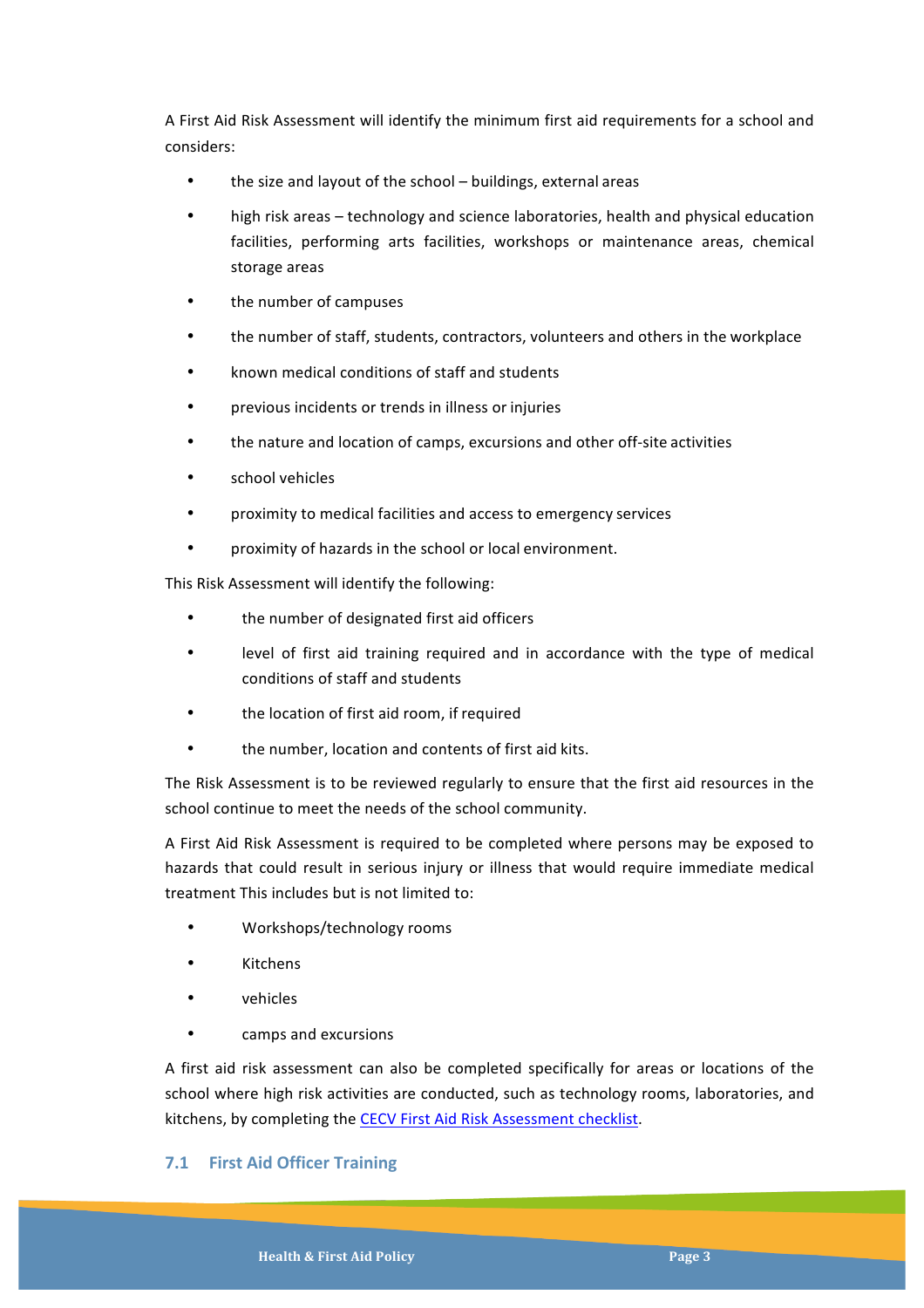It is the responsibility of the Principal or their delegate to ensure that designated first aid officers have completed the recognised training. The First Aid Risk Assessment will determine the level of first aid training to be undertaken and the number of first aid officers required in the school.

The minimum training requirement is HLTAID003 – Provide First Aid. This certificate is to be renewed every three years. In addition, the refresher in Cardiopulmonary Resuscitation (CPR) HLTAID001 must be completed each year.

#### **7.2 First Aid Training for Staff**

All staff are to complete the refresher in Cardiopulmonary Resuscitation (CPR) HLTAID001 each year.

All staff are to attend two briefings on anaphylaxis management conducted at Sandhurst Catholic Schools by their Anaphylaxis supervisors. In compliance with Ministerial Order 706, it is recommended that all Victorian school staff undertake the Australasian Society of Clinical Immunology and Allergy (ASCIA) e-training course and have their competency in using an autoinjector tested in person within 30 days of completing the course. Staff are required to complete this training every two years.

Training in the management of asthma should be undertaken annually. Depending on the student population, additional training in other medical conditions, such as diabetes or epilepsy may be recommended following the first aid risk assessment

A register of all first aid training is kept in the school by a person nominated by the Principal of each Sandhurst Catholic School. Responsibility for this will be recorded in the relevant person's role description.

#### **7.3** Responsibilities of first aid officers

First aid officers provide initial care to injured or ill staff, students, contractors, volunteers or others by delivering first aid treatment in accordance with the level of their training. They are not required to diagnose conditions or to provide ongoing medical assistance. When appropriate, the first aid officer will refer the ill or injured person to additional medical advice or assistance. The first aid risk assessment will determine the appropriate number of staff designated as First aid officers in each school. Principals of Sandhurst Catholic Schools must ensure there are adequate staff trained in first aid to meet the needs of the particular school environment and population.

#### **7.4 Location of first aid**

Where it is determined that a first aid room is required in a school, the location of this room must be known and easily accessible by the school community and emergency services and readily identifiable with appropriate signage. This room is not to be used for any other purpose and be well lit and ventilated. The first aid facility is to be equipped in accordance with the Worksafe compliance code: First aid in the workplace.